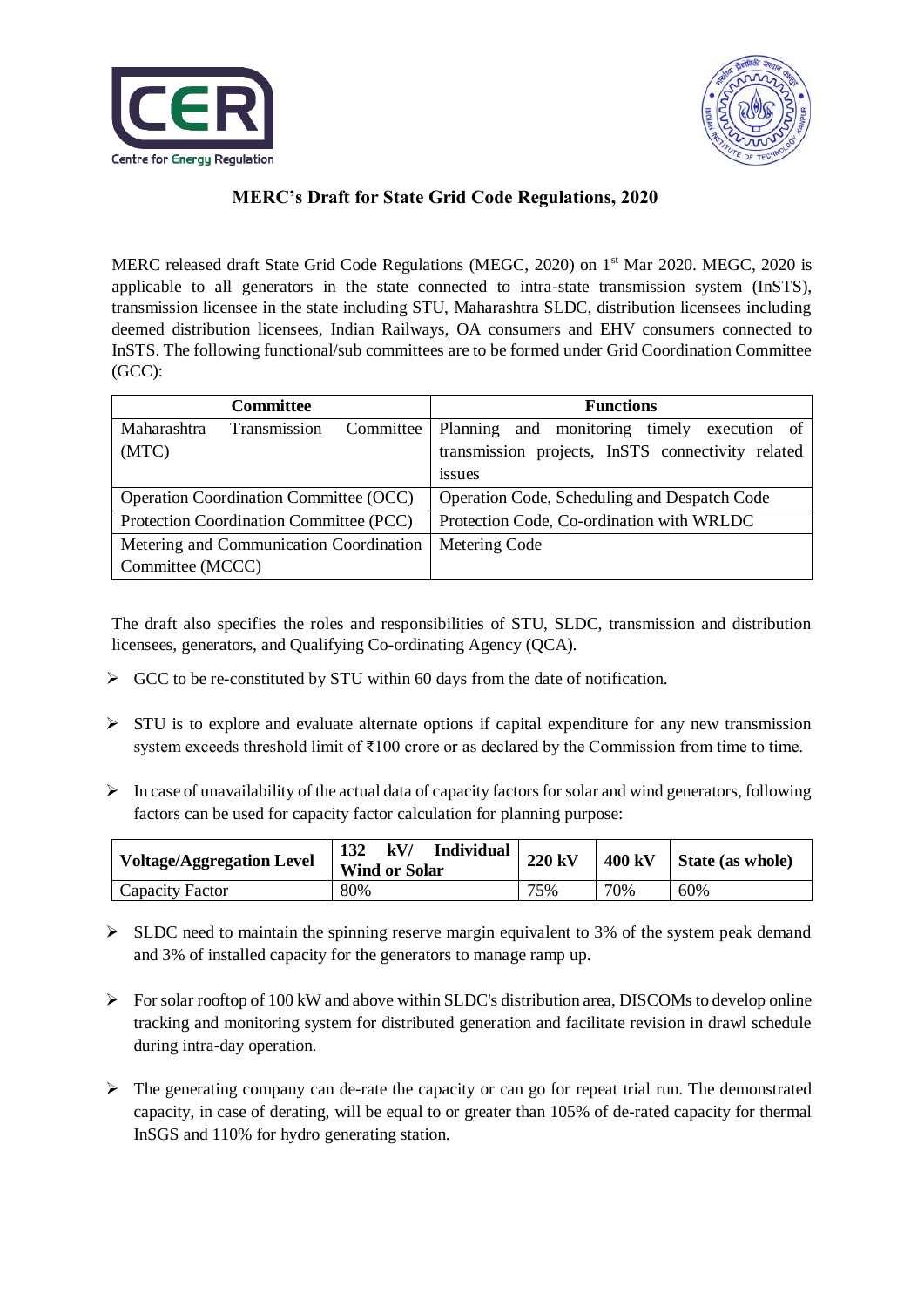



- $\triangleright$  In case of failure to demonstrate the declared capacity, the Annual Fixed Charges (AFC) due to GENCO to be counted as penalty.
- $\triangleright$  Charges equivalent to two-day fixed charges will be the penalty for first mis-declaration for any duration/block in a day. Similarly, four days equivalent fixed charges for the second mis-declaration and further, the penalty is to be multiplied in the geometrical progression for subsequent misdeclarations in the year.
- $\triangleright$  If the grid operating parameters deviate beyond permissible specified operating range, SLDC to prepare centralised MoD stack of the generators for real-time operation.

## **The MERC document can be accessed [here.](https://www.merc.gov.in/faces/merc/common/outputClient.xhtml)**

## **CER Opinion:**

- **Transmission Investment:** The investment approval framework should include a cost-benefit analysis considering economic efficacy of the investment and the system security over medium to long-term. Excess investment towards reliable of power supply needs to be controlled to avoid burden on consumers. Further, the transmission pricing framework should also ensure that cost burden associated with investments undertaken for a few beneficiaries are recovered from such users of the transmission system.
- **Spinning Reserve:** Framework for procurement and payment for spinning reserve capacity margin and its recovery from system participation (specially load serving entities) should be specified. If the intra-state generators are to provide this margin, they should be able to recover such investment as the reserve margin would not be part of the declared capacity which is available for scheduling for the beneficiaries.
- **Solar Rooftop Monitoring:** The benefit of real time' tracking and monitoring of 100 kW and above Solar rooftop systems would improve ability of the DISCOMs/SLDC to forecast such generation and implement schedule revision.
- **Data Availability from Monitored PV Systems:** Data from such monitoring systems should be made available in the public domain to ensure that better forecasting systems can be developed by the academic/research community, to be paid by distribution licensee.
- **Recovery of Investment in Monitoring System:** It seems that the cost associated for tracking and monitoring of 100 kW and above solar PV rooftop system would be paid by distribution licensee. Recovery of such investment should also be provided by the Commission.
- **Sampling Based Monitoring of Small PV Systems:** Growth of small-scale solar rooftop PV systems would constrain DISCOMs/SLDC to effectively forecast and manage the schedule thereof. A sampling-based monitoring system for systems above 10 kW and up to 100 kW would enhance visibility of such small-scale systems. Further, small scale rooftop systems may see significant capacity additions through PM KUSUM Scheme, hence, stratified sampling of such geographically dispersed systems would ensure a broader coverage.